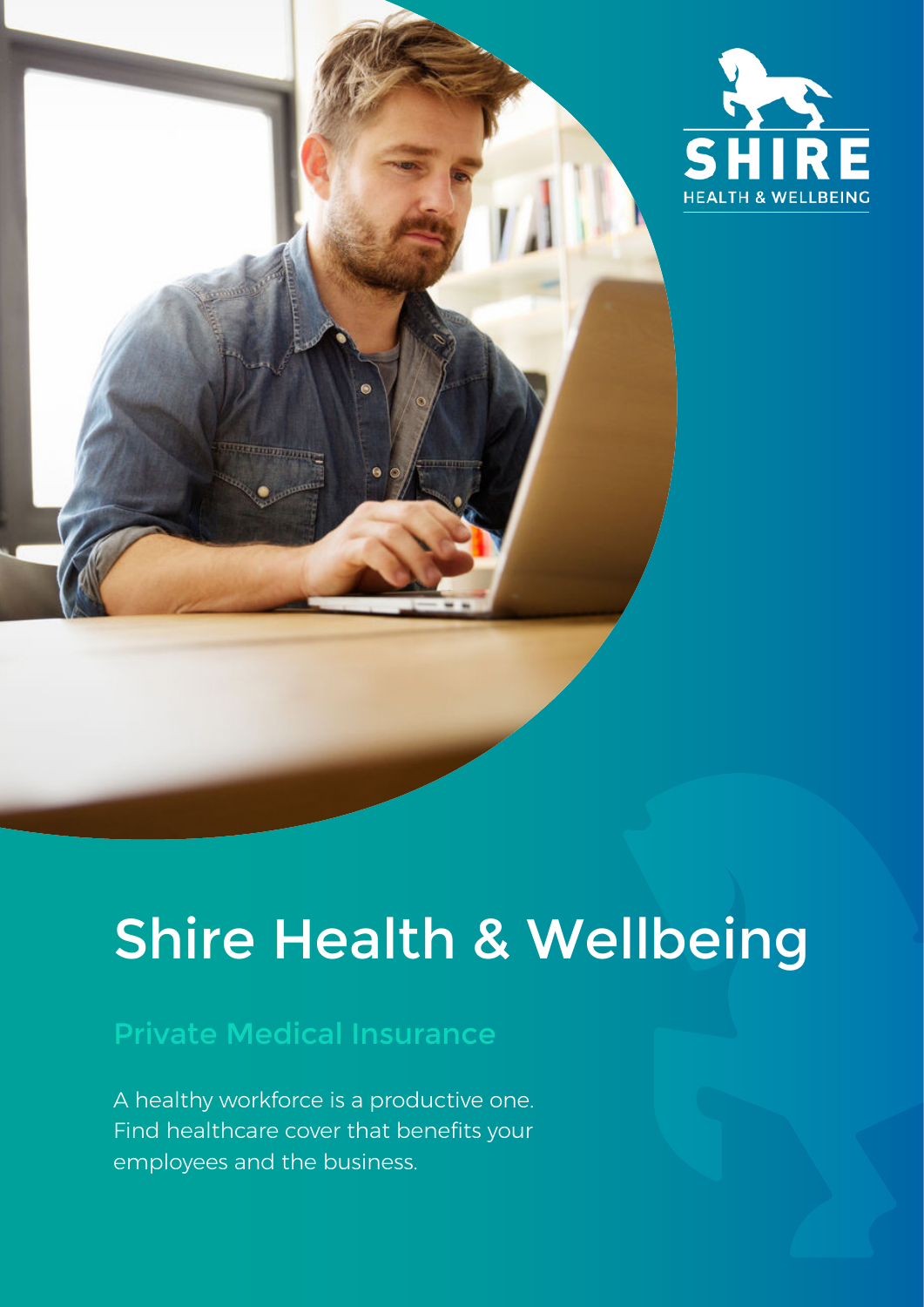### 36

Health is a big issue for everyone. Private Medical Insurance can help boost productivity and employee retention. It could be the best business investment you ever make."

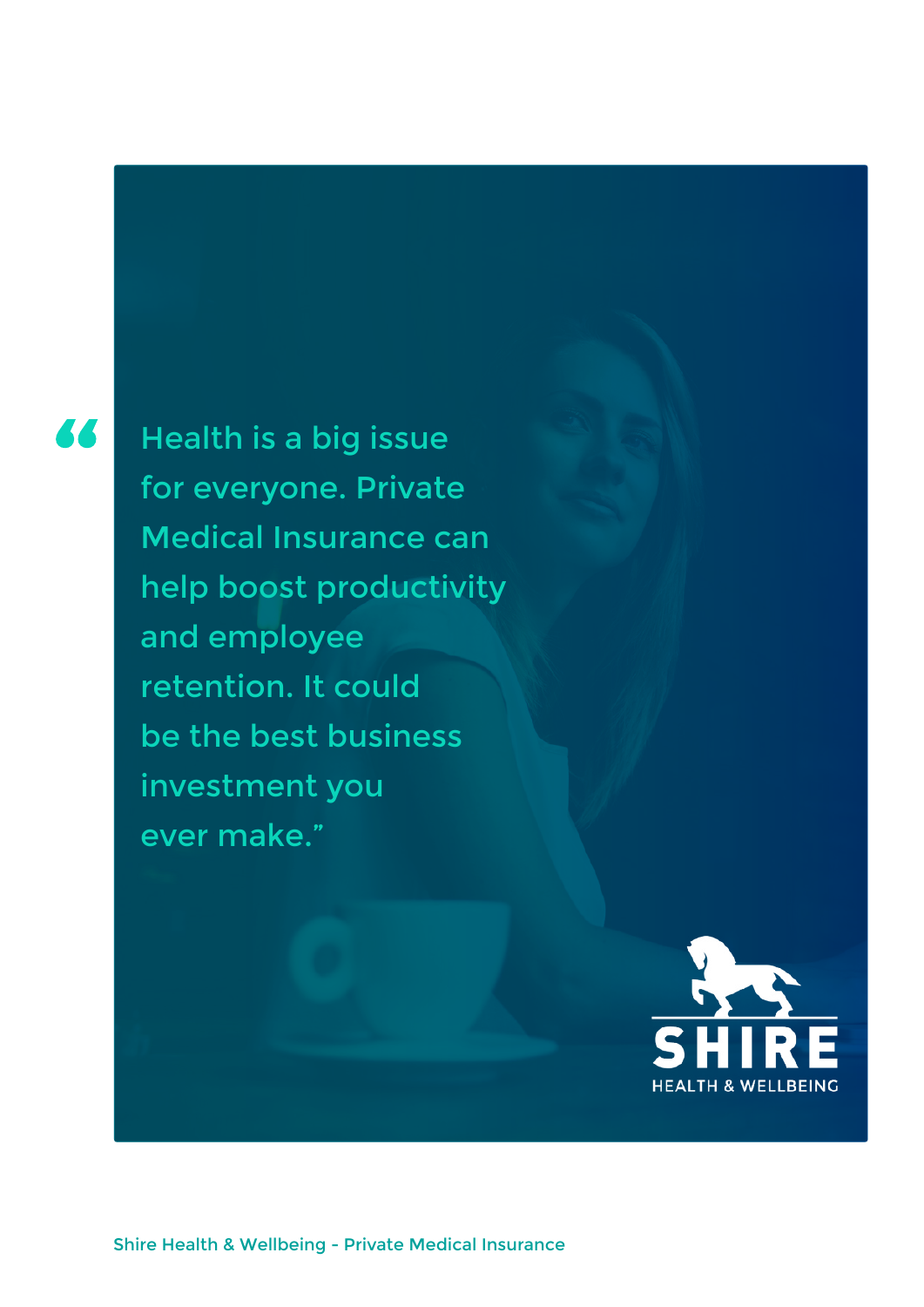# What is Private **Medical** Insurance

Private Medical Insurance offers your employees access to private medical treatment and care.

If an employee gets a diagnosis or referral for treatment from their doctor, the cover will allow them to receive treatment privately rather than through the NHS.

By covering the cost of private healthcare, it means your workforce benefit from reduced waiting times and fast access to treatment.

Private Medical Insurance also means your employees can access treatment for mental health, physiotherapy and serious illnesses – healthcare they may otherwise be unable to access.



As the NHS faces mounting pressure, offering group Private Medical Insurance to your employees helps set you apart from other employers. It shows you put your staff first and are willing to give them that little bit extra.

The cost of private healthcare can be high. A company health insurance policy can help your employees cover those costs.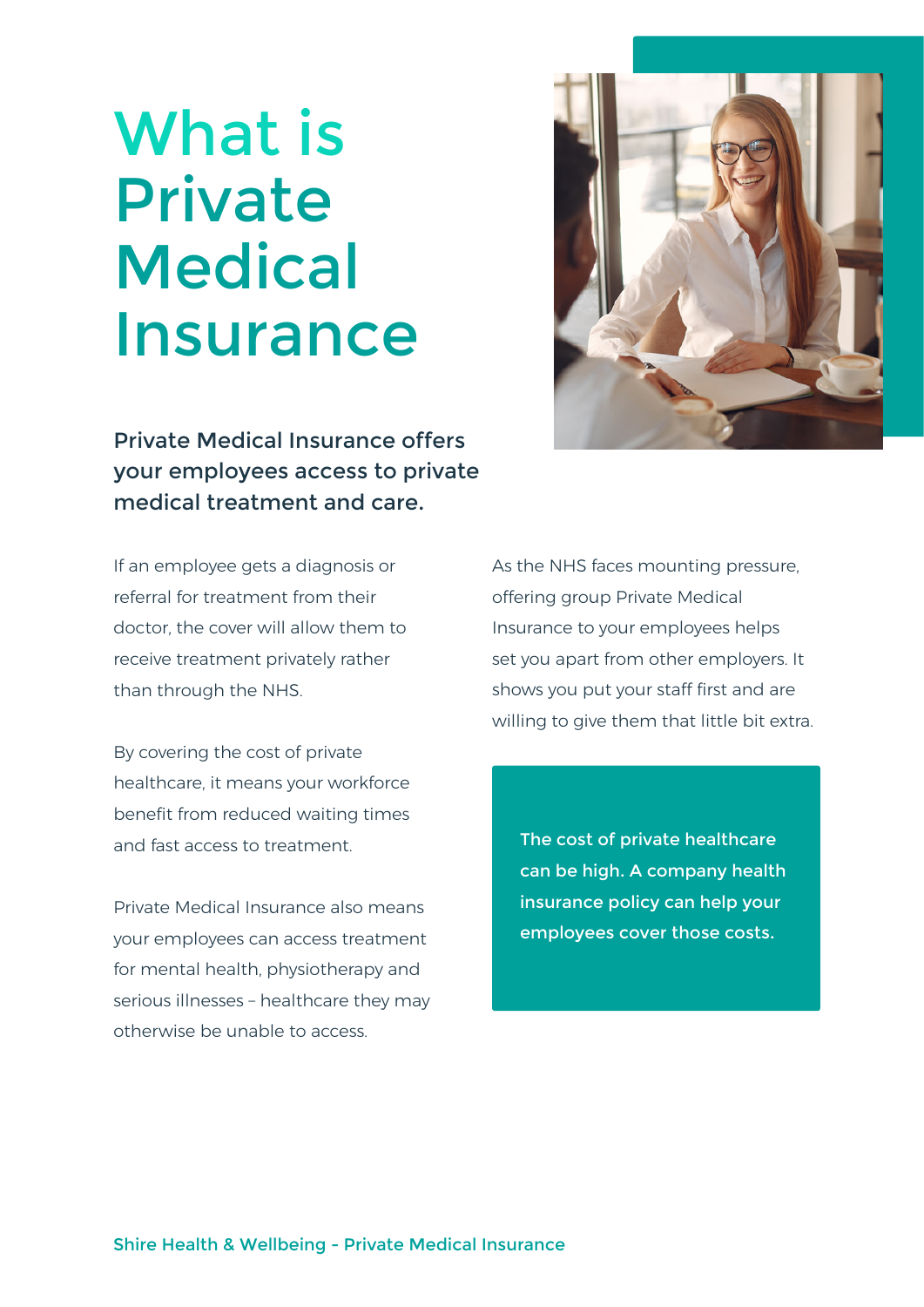### Business Benefits of Private Medical Insurance

What would be the cost to your business if one of your key staff members fell seriously ill? With today's race for talent and the increase in working days lost through illness, Private Medical Insurance has become a must.

By giving your employees the healthcare they deserve, your business can also benefit:

- Key members of your team are protected
- Business productivity increases
- Team morale is given a boost
- Rates of absenteeism and presenteeism are reduced

At Shire Health & Wellbeing, we can find you health cover to help your employees stay fit and active. By working with the UK's leading insurance providers, our experienced specialists can find the right policies to suit you and your business' needs.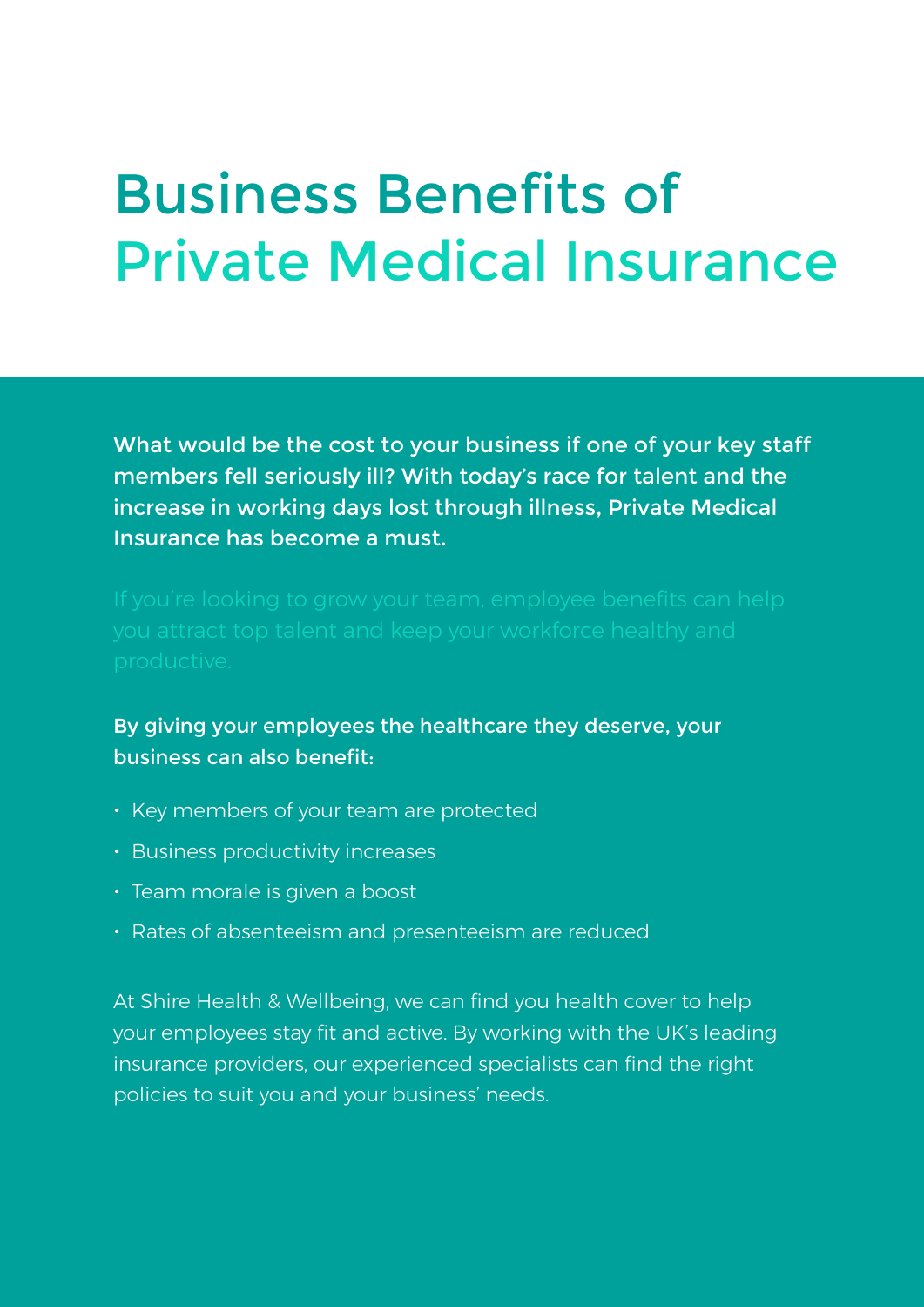# Benefits to Your Staff



#### Private Medical Insurance is a popular benefit with employees.

Medical Insurance can also include:

- Private hospital room
- Choice of consultants and specialists
- Choice of hospital
- Flexible visiting hours
- Cover for immediate family members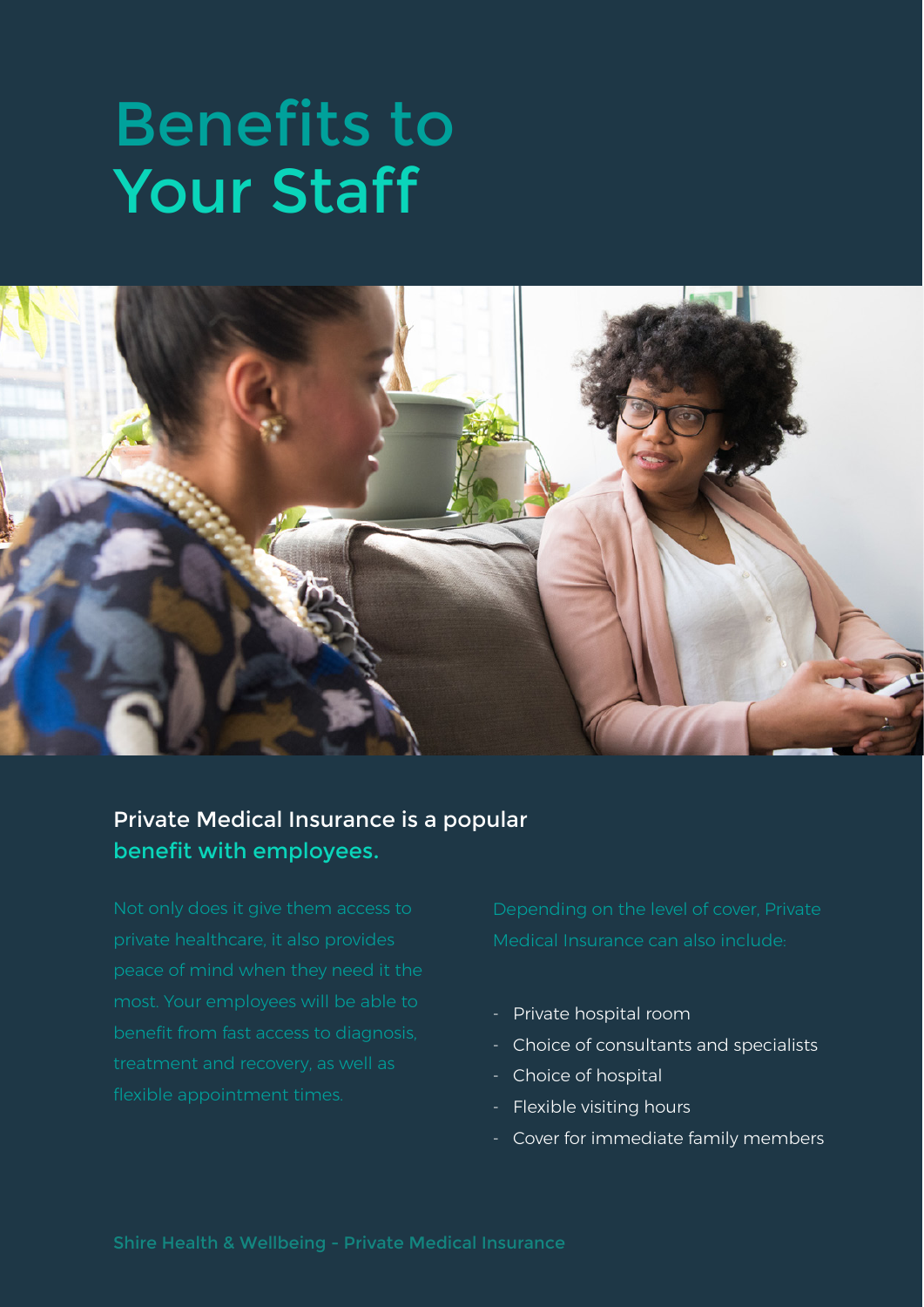# What we can offer you

By working with all UK health insurers we provide tailored solutions that help you unlock the full potential of a healthy workforce. Here's how we can help your business thrive:



#### Free service

Our specialist service is free for businesses of any size



#### Impartial advice

We will always give you honest, reliable and independent advice



#### Full analysis

We evaluate all policy options to find you the right cover for your needs



#### Jargon free information

We can help you understand insurance terminology and see past the jargon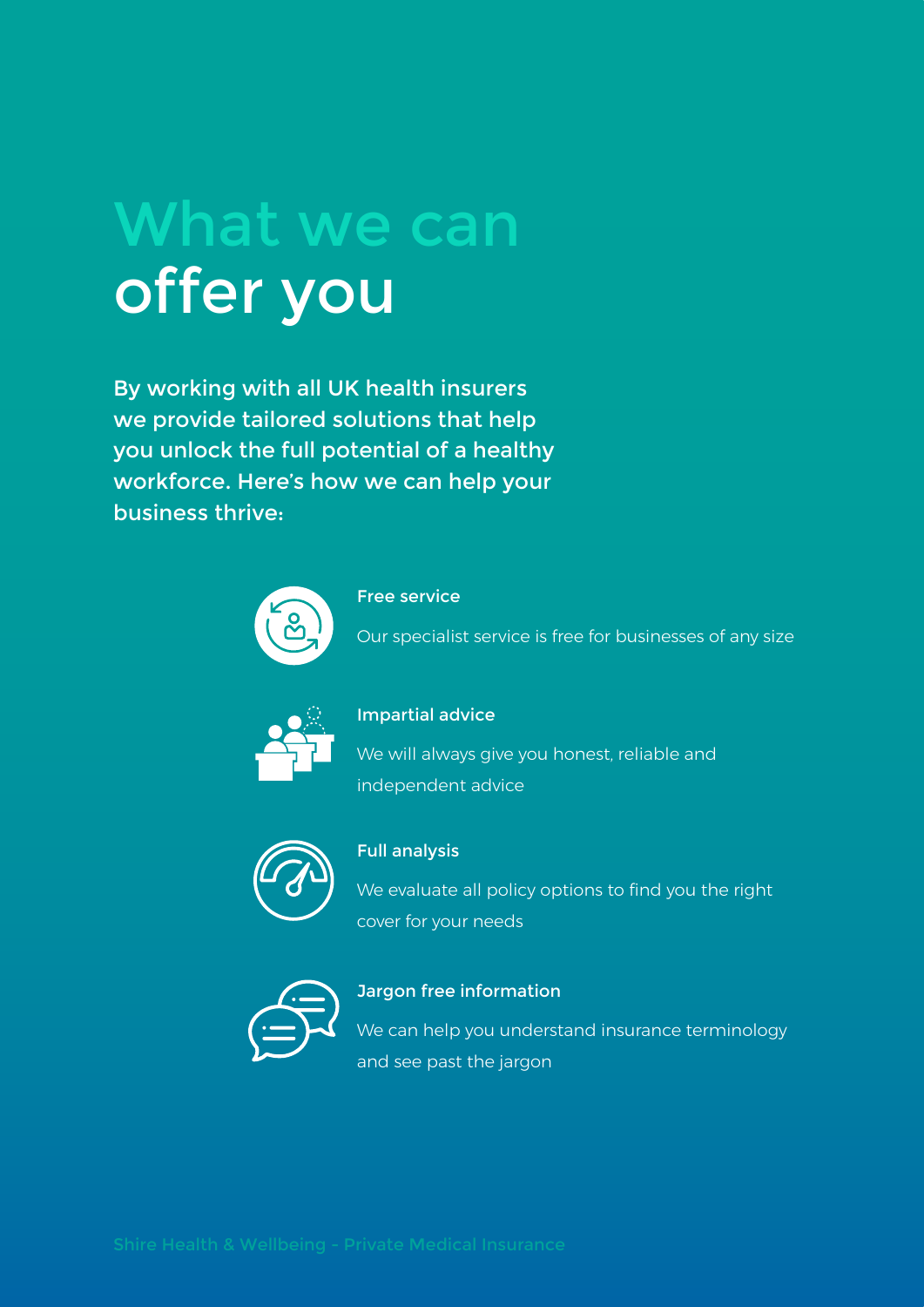# Thinking about Private Medical Insurance?

Having a healthy workforce is a top priority for employers. Private Medical Insurance can help your staff stay fit and well. That means employees are healthier, happier and more productive

Private Medical Insurance is great for business because it serves as an effective motivation, recruitment and retention tool



Employee health insurance is one of the most-wanted paid benefits among employees and shows you're a caring employer



 Policies can be tailored to the needs of the business and most can be tailored to the needs of the individual

#### For a free no-obligation consultation Call 01827 306 532

or get in touch at www.shirehealthandwellbeing.co.uk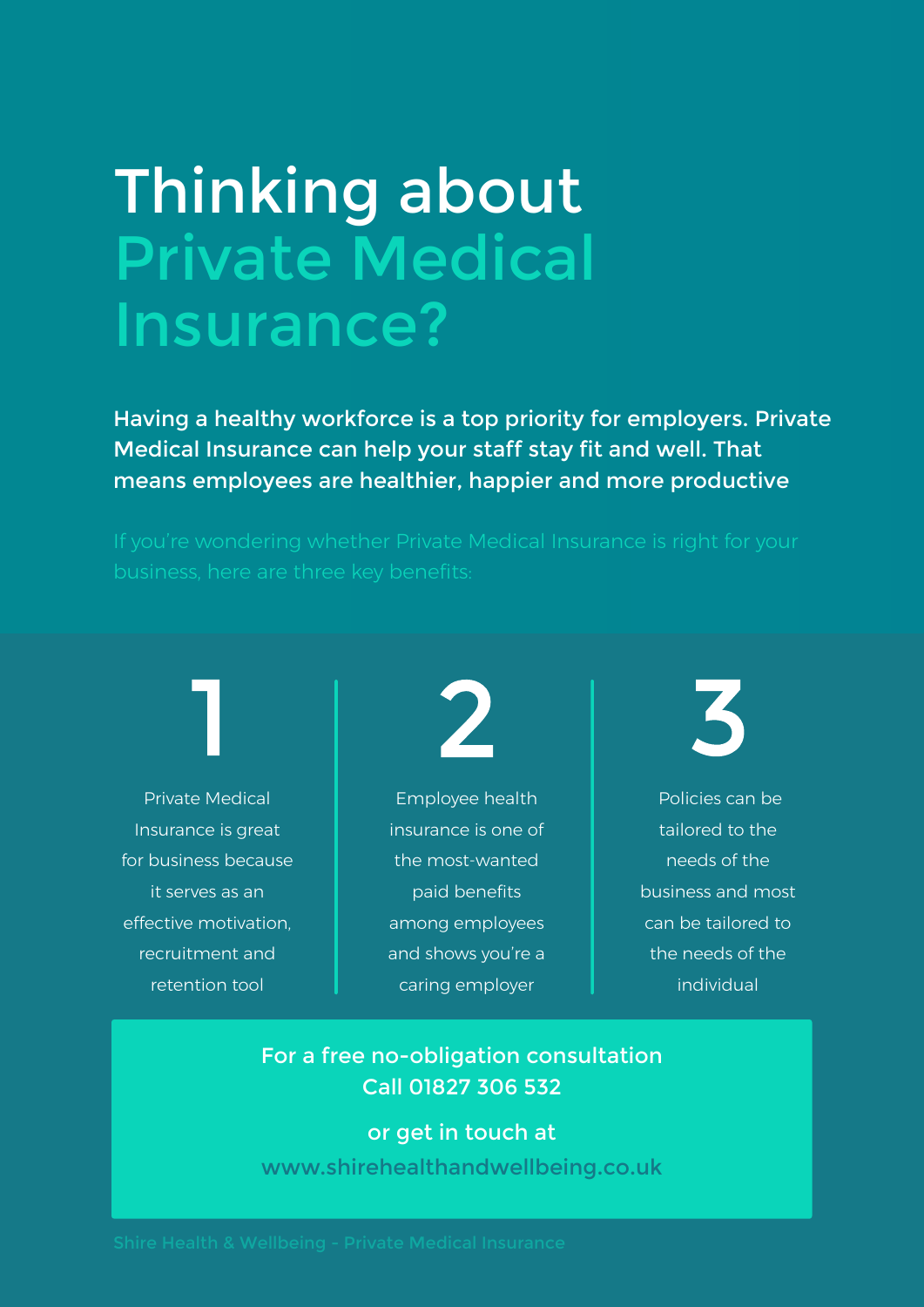### What does Private Medical Insurance cover?

| What's usually included                               | What's usually excluded                  |
|-------------------------------------------------------|------------------------------------------|
| Inpatient treatment                                   | Chronic conditions                       |
| Outpatient treatment                                  | Pre-existing conditions                  |
| Cancer care                                           | Cosmetic surgery                         |
| 24/7 access to a GP online<br>or over the phone       | Intensive care                           |
| Therapies such as<br>physiotherapy and chiropody      | Overseas treatment                       |
| Direct access to consultants and<br>fast diagnosis    | Learning and behavioural<br>difficulties |
| Confidential counselling and<br>mental health support | Sleep disorders                          |